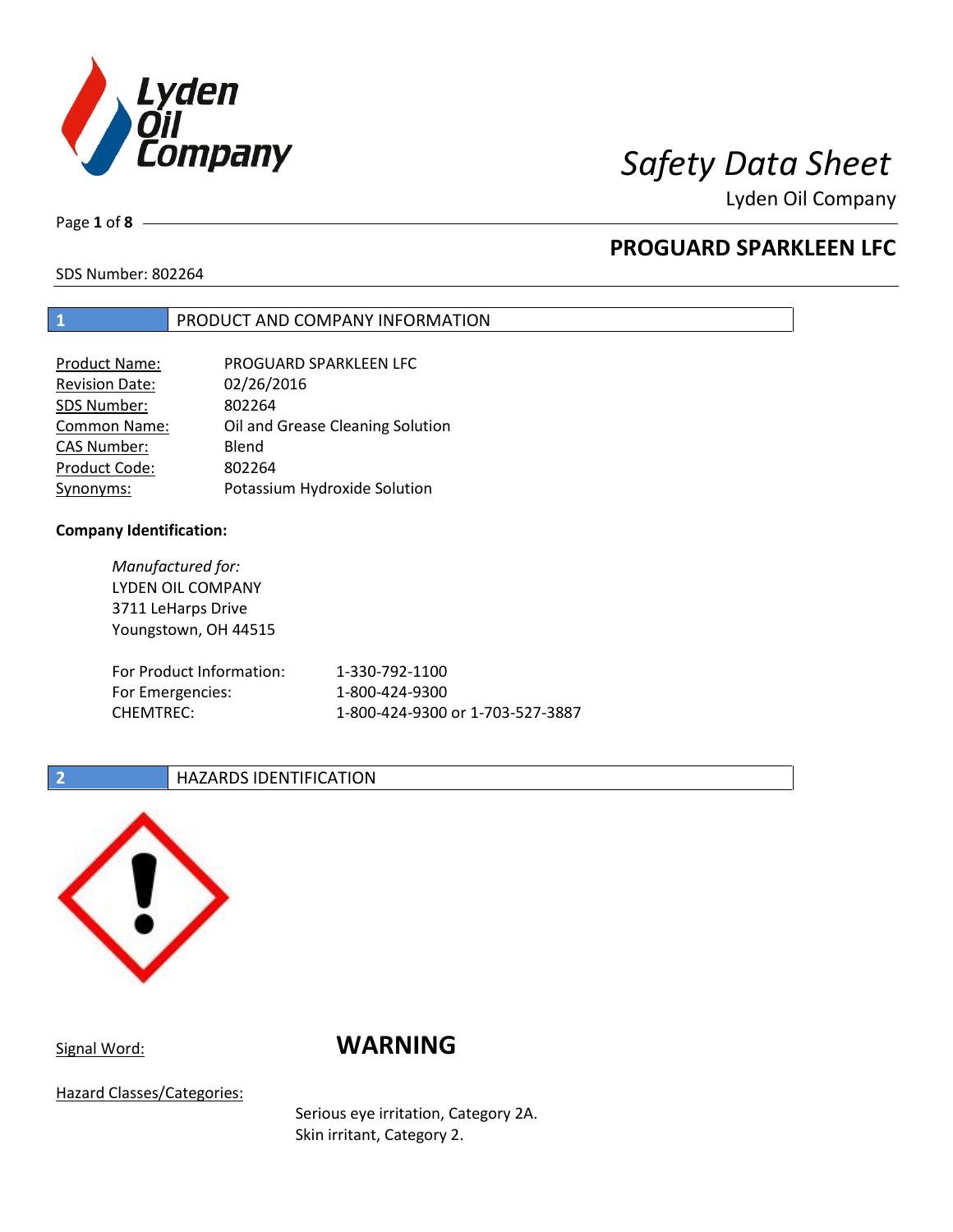

Lyden Oil Company

| Page 2 of 8 $-$                 |                                                                                   |
|---------------------------------|-----------------------------------------------------------------------------------|
|                                 | <b>PROGUARD SPARKLEEN LFC</b>                                                     |
| <b>SDS Number: 802264</b>       |                                                                                   |
| Hazard Statement(s):            |                                                                                   |
|                                 | H319: Causes serious eye irritation.                                              |
|                                 | H315: Causes skin irritation.                                                     |
| <b>Precaution Statement(s):</b> |                                                                                   |
|                                 | P101: If medical advice is needed, have product container or label at             |
|                                 | hand.                                                                             |
|                                 | P102: Keep out of reach of children.                                              |
|                                 | P103: Read label before use.                                                      |
|                                 | P280: Wear protective gloves and eye protection.                                  |
|                                 | P302+352: IF ON SKIN: Wash with plenty of soap and water.                         |
|                                 | P332+313: If skin irritation occurs: Get medical advice/attention.                |
|                                 | P305+351+338: IF IN EYES: Rinse cautiously with water for several                 |
|                                 | minutes. Remove contact lenses if present and easy to $do$ – continue<br>rinsing. |
|                                 | P337+313: If eye irritation persists get medical advice/attention.                |
|                                 | P362+364: Take off contaminated clothing and wash it before reuse.                |
| Other Hazard Statement(s):      |                                                                                   |
|                                 | -NFPA Ratings:                                                                    |
|                                 | Health = $1$                                                                      |
|                                 | $Fire = 0$                                                                        |
|                                 | Reactivity = $0$                                                                  |
|                                 |                                                                                   |

# **3** COMPOSITION / INFORMATION ON INGREDIENTS

### Ingredients:

# *Mixture of the substances listed below with nonhazardous additions.*

| <b>Chemical Name</b> | <b>CAS Number</b> | Percentage |
|----------------------|-------------------|------------|
| Potassium Hydroxide  | 1310-58-3         | ີ⊥∙        |

*\*Any concentration shown as a range is to protect confidentiality or is due to batch variation.*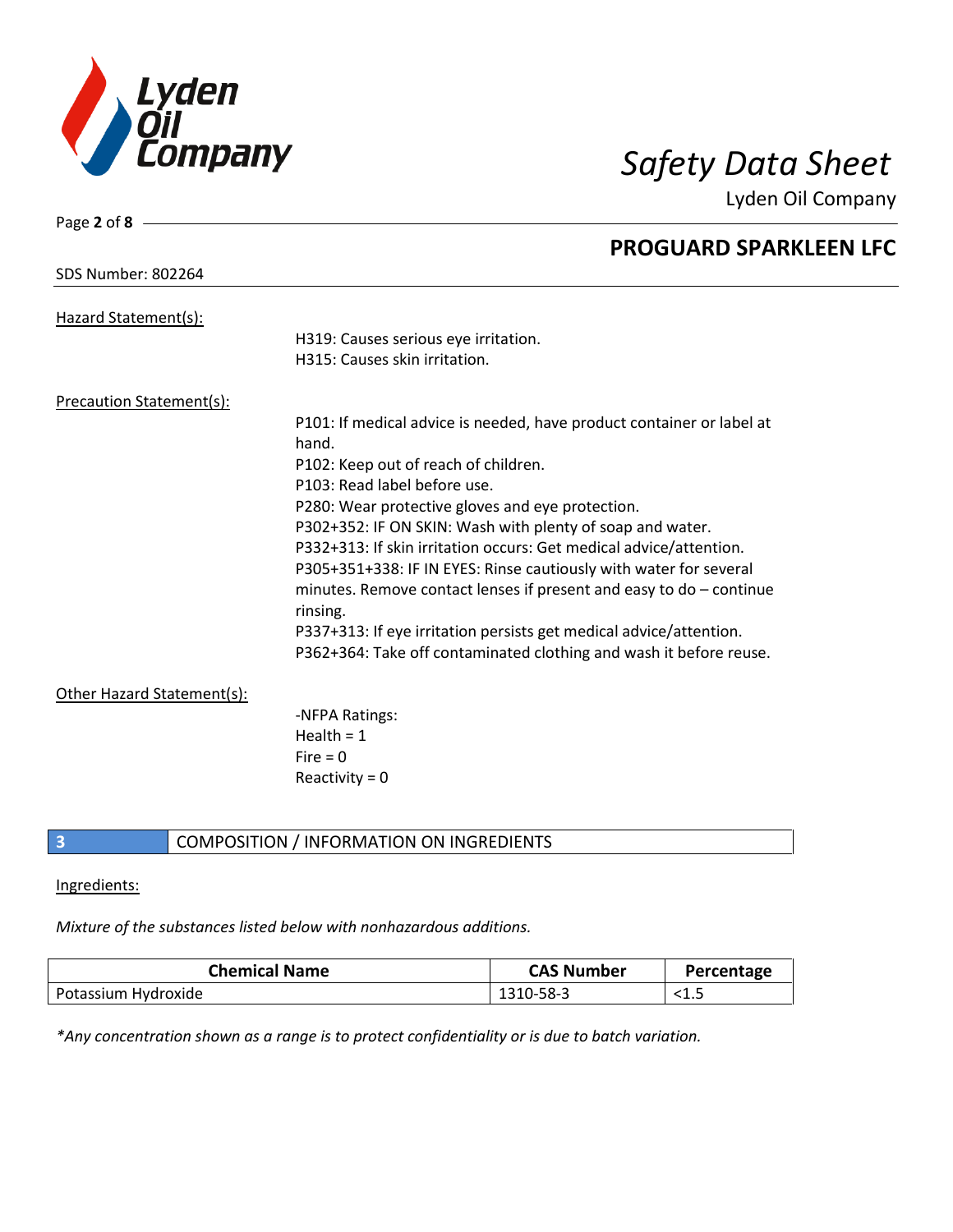

Lyden Oil Company

SDS Number: 802264

Page **3** of **8**

| 4                                             | FIRST AID MEASURES                                                                                                                                                                                                                                                                                                                                                                                                |
|-----------------------------------------------|-------------------------------------------------------------------------------------------------------------------------------------------------------------------------------------------------------------------------------------------------------------------------------------------------------------------------------------------------------------------------------------------------------------------|
| Description of First Aid Measures:            |                                                                                                                                                                                                                                                                                                                                                                                                                   |
| Inhalation:                                   |                                                                                                                                                                                                                                                                                                                                                                                                                   |
|                                               | Remove victim to fresh air and keep at rest in a position comfortable<br>for breathing. If the victim has difficulty breathing or tightness of the<br>chest, is dizzy, vomiting or unresponsive, give oxygen with rescue<br>breathing or CPR as required and transport to the nearest medical<br>facility.                                                                                                        |
| Skin Contact:                                 |                                                                                                                                                                                                                                                                                                                                                                                                                   |
|                                               | Flush skin with water, wash with soap and water. If irritation occurs,<br>get medical attention. Remove contaminated clothing. Do not reuse<br>clothing until cleaned. If material is injected under the skin, transport<br>to the nearest medical facility for additional treatment. If redness,<br>swelling, pain and/or blisters occur, transport to the nearest medical<br>facility for additional treatment. |
| Eye Contact:                                  |                                                                                                                                                                                                                                                                                                                                                                                                                   |
|                                               | Flush eyes with running water for at least 15 minutes. If redness,<br>burning, blurred vision or irritation persists, transport to nearest<br>medical facility for additional treatment.                                                                                                                                                                                                                          |
| Ingestion:                                    |                                                                                                                                                                                                                                                                                                                                                                                                                   |
|                                               | Do NOT induce vomiting and obtain medical attention. Have victim<br>rinse mouth out with water. If vomiting occurs spontaneously, keep<br>head below hips to prevent aspiration.                                                                                                                                                                                                                                  |
| Symptoms and Effects, both acute and delayed: |                                                                                                                                                                                                                                                                                                                                                                                                                   |
|                                               | No further relevent data available.                                                                                                                                                                                                                                                                                                                                                                               |
| <b>Recommended Actions:</b>                   |                                                                                                                                                                                                                                                                                                                                                                                                                   |
|                                               | Troat cumptomatically. Call a doctor or noison                                                                                                                                                                                                                                                                                                                                                                    |

Treat symptomatically. Call a doctor or poison control center for guidance.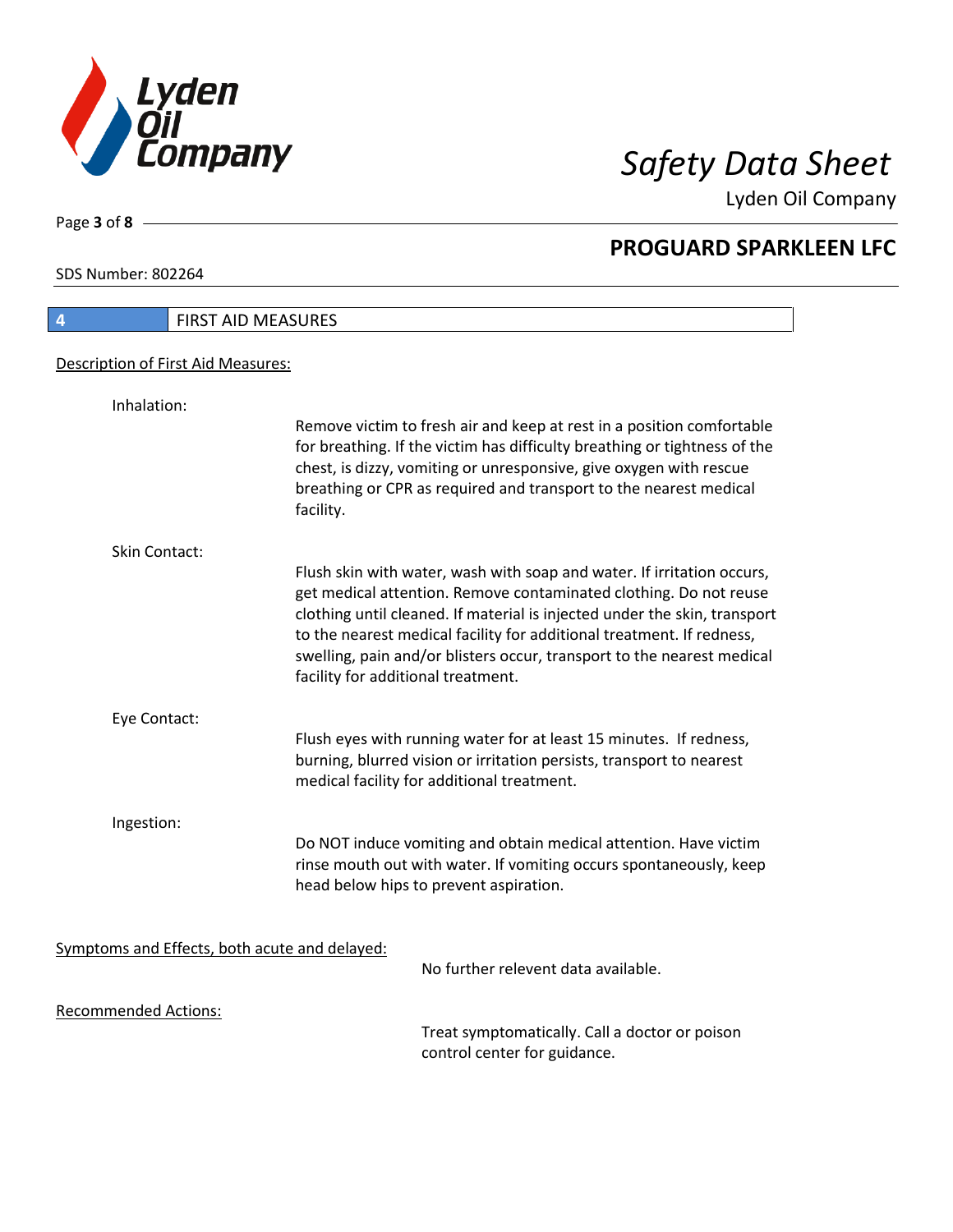

Lyden Oil Company

SDS Number: 802264

| <b>FIRE FIGHTING MEASURES</b><br>5                    |                                                                                                                                                              |
|-------------------------------------------------------|--------------------------------------------------------------------------------------------------------------------------------------------------------------|
| Recommended Fire-Extinguishing Equipment:             | Use dry powder, foam, or carbon dioxide fire<br>extinguishers. Water may be ineffective in fighting<br>an oil fire unless used by experienced fire fighters. |
| Possible Hazards During a Fire:                       | The material as received will not support<br>combustion, however its residues may; therefore,<br>procedures for an oil fire should be followed.              |
| Recommendations to Firefighters:                      | Proper protective equipment including breathing<br>apparatus.                                                                                                |
| <b>ACCIDENTAL RELEASE MEASURES</b><br>$6\phantom{1}6$ |                                                                                                                                                              |
| <b>Personal Precautions:</b>                          | Avoid contact with skin, eyes, and clothing.                                                                                                                 |
| <b>Emergency Procedures:</b>                          | Contain spilled material, collect in suitable and<br>properly labeled containers.                                                                            |
| <b>Environmental Precautions:</b>                     | Do not allow to reach sewage system or any water<br>course.<br>Do not allow to enter ground waters.                                                          |
| <b>Cleanup Procedures:</b>                            |                                                                                                                                                              |

Pick up excess with inert absorbant material.

Page **4** of **8**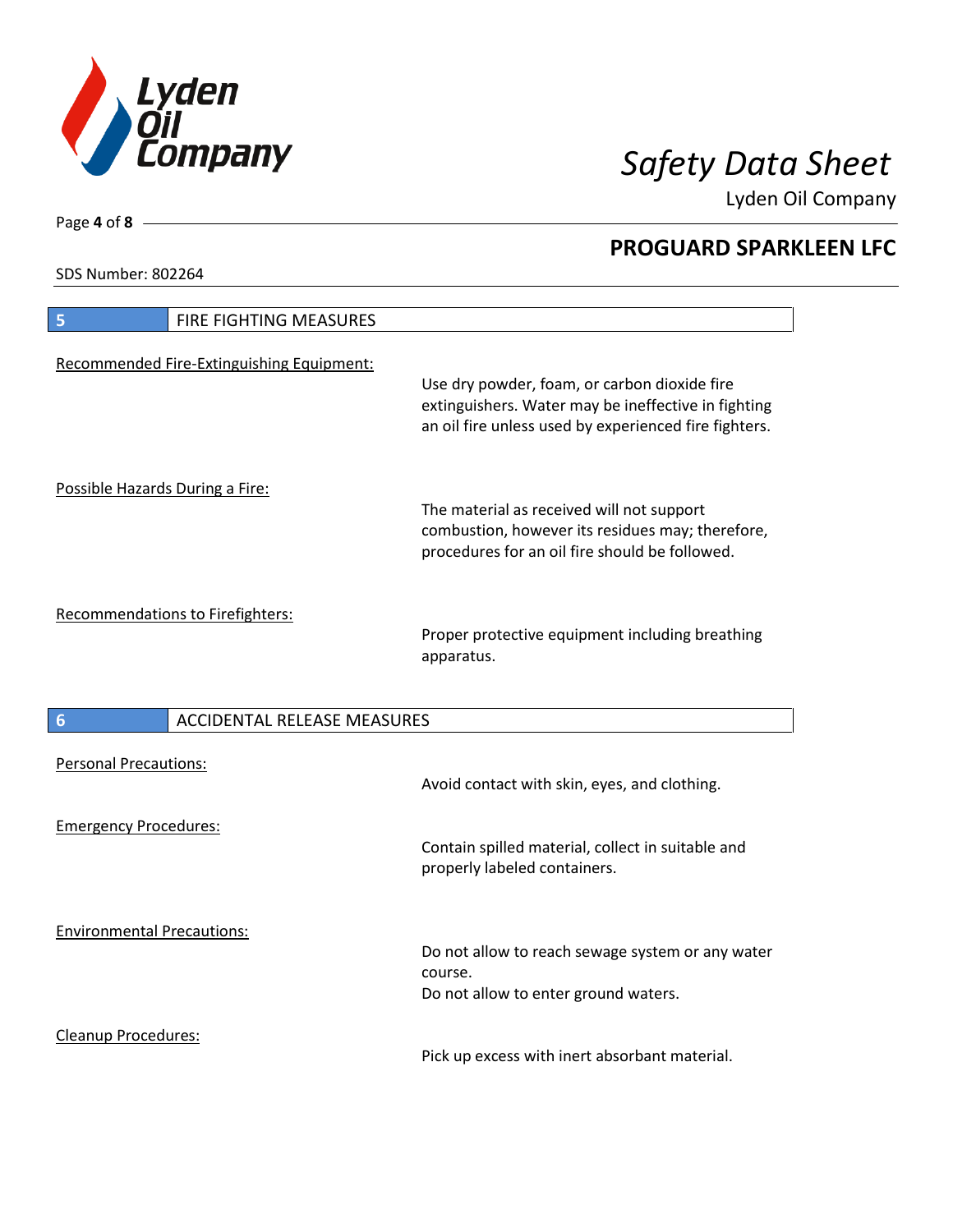

Lyden Oil Company

SDS Number: 802264

Page **5** of **8**

| 7                              | <b>HANDLING AND STORAGE</b>             |                                                   |
|--------------------------------|-----------------------------------------|---------------------------------------------------|
|                                |                                         |                                                   |
| <b>Handling Precautions:</b>   |                                         | Handle with care and avoid spillage on the floor. |
|                                |                                         | Do not cut, weld, drill, grind, braze, or solder  |
|                                |                                         | container.                                        |
|                                |                                         |                                                   |
| <b>Storage Requirements:</b>   |                                         | Keep container tightly sealed.                    |
|                                |                                         | Keep away from sources of ignition.               |
|                                |                                         |                                                   |
|                                |                                         |                                                   |
| 8                              | EXPOSURE CONTROLS / PERSONAL PROTECTION |                                                   |
| <b>Exposure Limits:</b>        |                                         |                                                   |
|                                | -1310-58-3 Potassium Hydroxide (<1.5%): |                                                   |
|                                |                                         |                                                   |
|                                | ACGIH TWA $-2mg/m3$                     |                                                   |
| <b>Engineering Controls:</b>   |                                         |                                                   |
|                                |                                         | All ventilation should be designed in accordance  |
|                                |                                         | with OSHA standard (29 CFR 1910.94).              |
| Personal Protective Equipment: |                                         |                                                   |
|                                |                                         | Keep away from foodstuffs, beverages, and feed.   |
|                                |                                         | Immediately remove all soiled and contaminated    |
|                                |                                         | clothing.                                         |
|                                |                                         | Wash hands before breaks and at the end of work.  |
|                                |                                         | Avoid contact with eyes and skin.                 |
|                                |                                         | Use safety glasses and gloves.                    |
|                                |                                         |                                                   |
| 9                              | PHYSICAL AND CHEMICAL PROPERTIES        |                                                   |
|                                |                                         |                                                   |

Color: Blue Physical State: Liquid Odor: Characteristic pH: 9.80 (at 10%)

Odor Threshold: Data not available Melting Point: Case Controller Muslim Data not available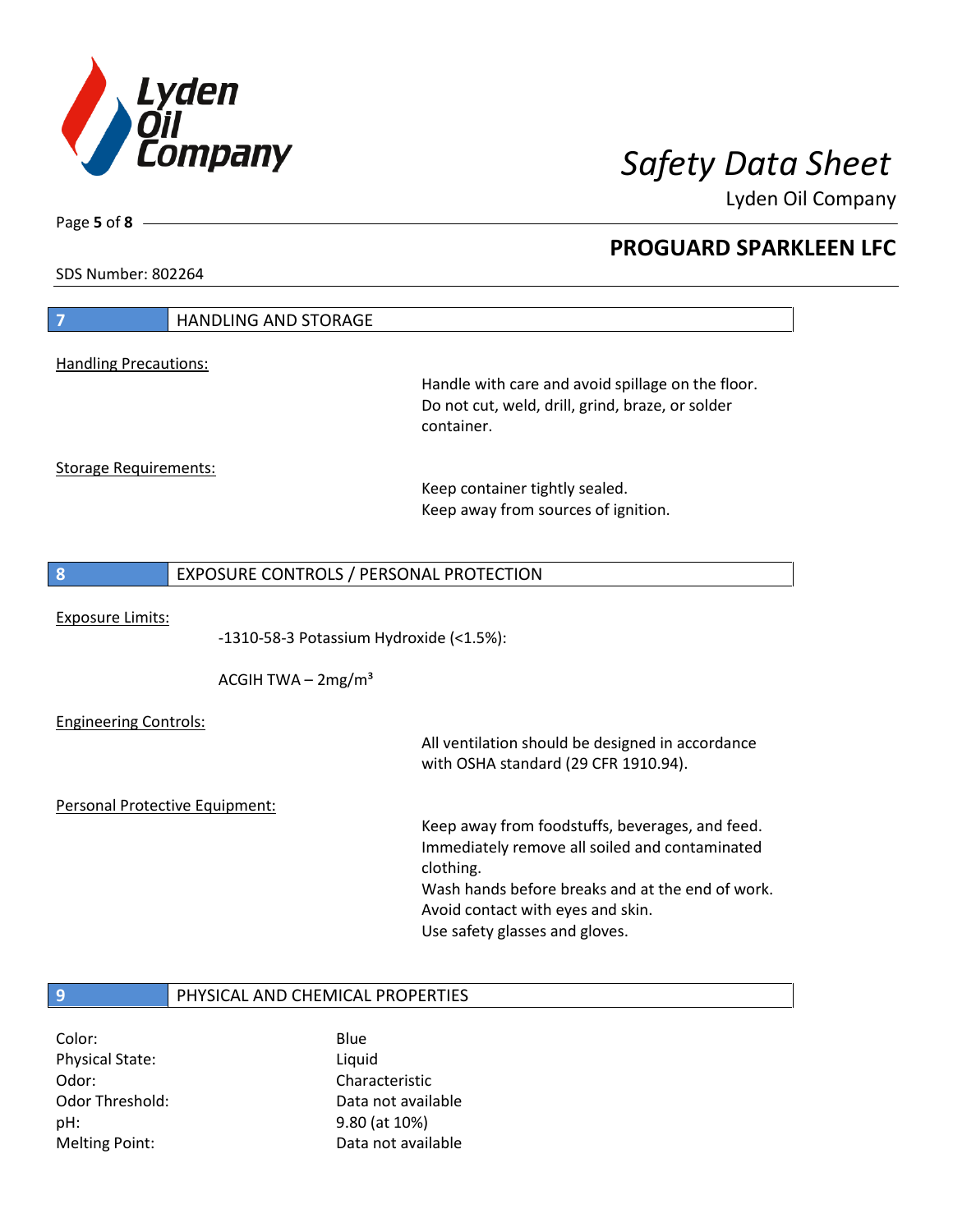

Lyden Oil Company

## SDS Number: 802264

Page **6** of **8**

| <b>Boiling Point:</b>         | $>212$ °F          |
|-------------------------------|--------------------|
| <b>Boiling Range:</b>         | Data not available |
| Flash Point:                  | Data not available |
| <b>Evaporation Rate:</b>      | $<$ 1              |
| Flammability:                 | Data not available |
| Flammability Limits:          | Data not available |
| Vapor Pressure:               | Data not available |
| Vapor Density:                | Data not available |
| <b>Relative Density:</b>      | 1.039              |
| Solubilities:                 | Soluble in water   |
| <b>Partition Coefficient:</b> | Data not available |
| Auto-Ignition Temperature:    | Data not available |
| Decomposition Temperature:    | Data not available |
| Viscosity:                    | Data not available |
|                               |                    |

## **10** STABILITY AND REACTIVITY

| Stability:                     | Stable under normal conditions.                                  |
|--------------------------------|------------------------------------------------------------------|
| Reactivity:                    | Not reactive under normal conditions.                            |
| Conditions to Avoid:           | Extreme temperature, sparks, open flame, and<br>direct sunlight. |
| Hazardous Reactions:           | No known hazardous reactions.                                    |
| <b>Incompatible Materials:</b> | Strong oxidizers and strong reducing agents.                     |
| Decomposition Products:        | Oxides of carbon and hydrogen.                                   |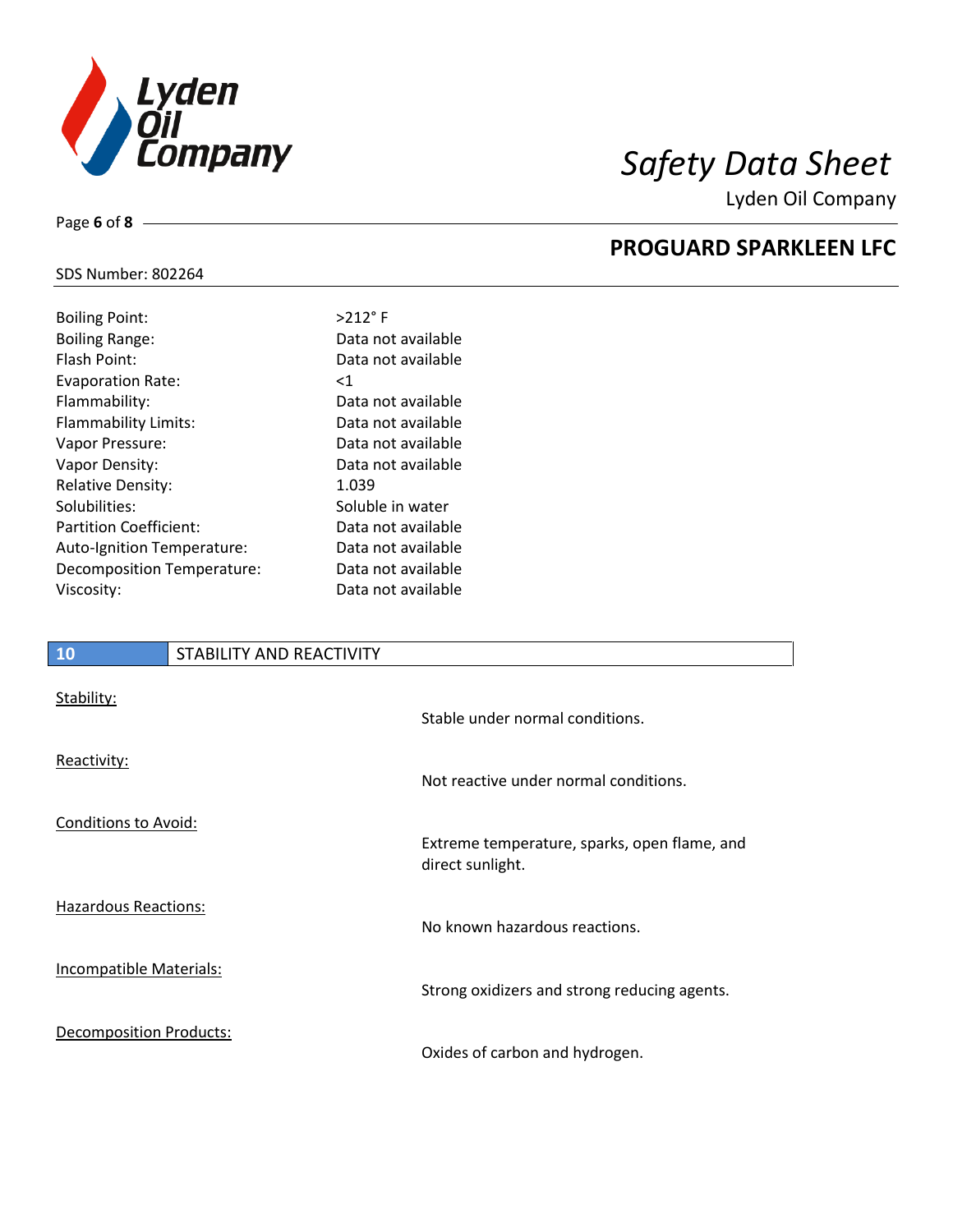

Lyden Oil Company

SDS Number: 802264

| <b>11</b><br><b>TOXICOLOGICAL INFORMATION</b>                                      |                                                                                                                           |
|------------------------------------------------------------------------------------|---------------------------------------------------------------------------------------------------------------------------|
| Routes of Exposure:                                                                | Skin and eye contact are the primary routes of<br>exposure although exposure may occur following<br>accidental ingestion. |
| <b>Exposure Effects:</b>                                                           | This mixture can cause irritation to skin and<br>irritation, redness to the eyes.                                         |
| <b>Measures of Toxicity:</b>                                                       | No test data available.                                                                                                   |
| Carcinogenic/Mutagenic Precautions:                                                | Non-carcinogenic and not expected to be<br>mutagentic.                                                                    |
| $12$<br><b>ECOLOGICAL INFORMATION</b>                                              |                                                                                                                           |
| <b>Ecological Precautions:</b>                                                     | Avoid exposing to the environment.                                                                                        |
| <b>Ecological Effects:</b><br>No specific environmental or aquatic data available. |                                                                                                                           |
| 13<br>DISPOSAL CONSIDERATIONS                                                      |                                                                                                                           |
| <b>Disposal Methods:</b>                                                           | Dispose of waste material in accordance with all<br>local, state, and federal requirements.                               |
| <b>Disposal Containers:</b>                                                        | Use properly approved container for disposal.                                                                             |
| <b>Special Precautions:</b>                                                        | Do not flush to surface waters or drains.                                                                                 |

Page **7** of **8**